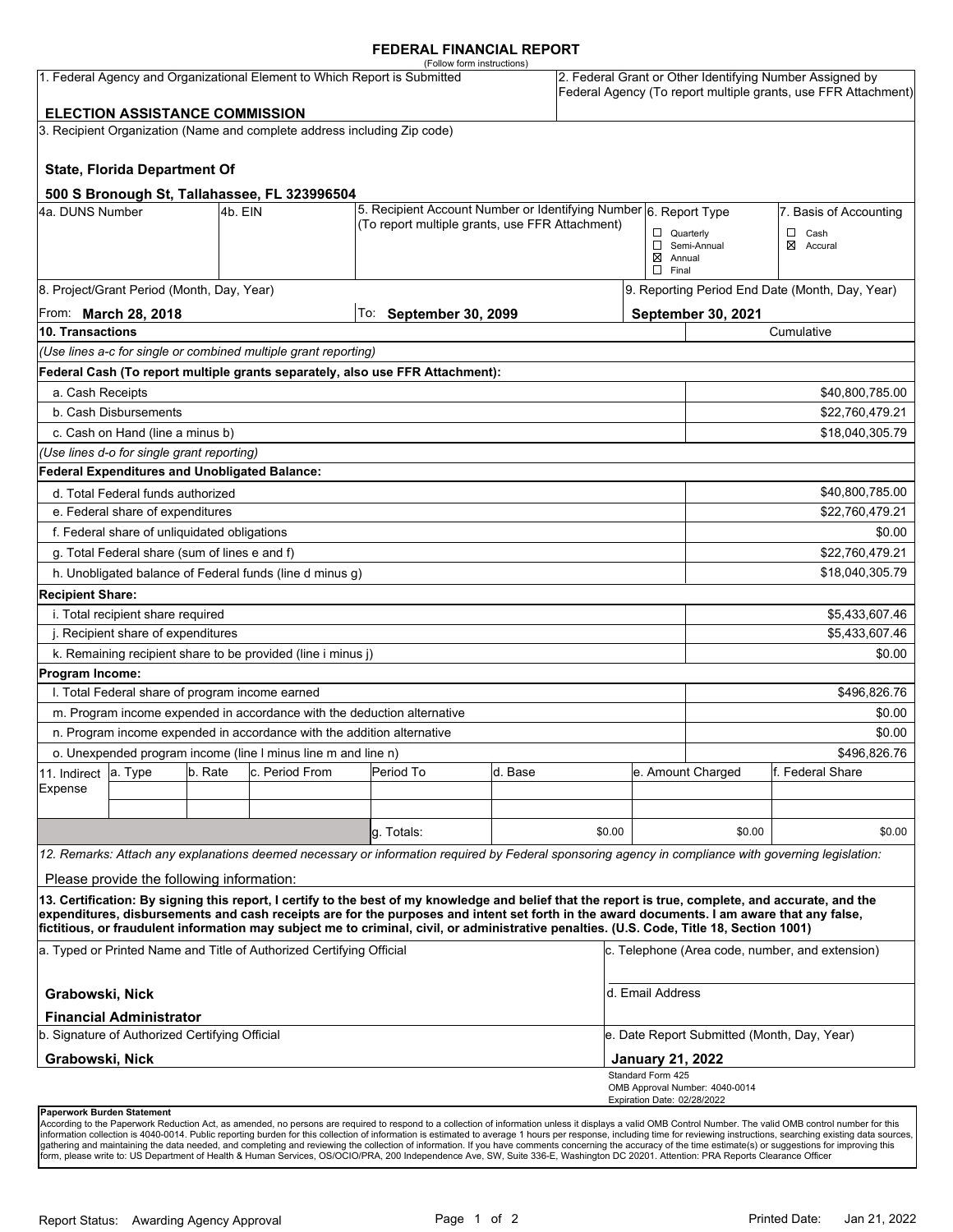| <b>FEDERAL FINANCIAL REPORT</b><br>(Additional Page) |  |                                                                                                                                                                                                                                                                                                                          |  |  |  |  |
|------------------------------------------------------|--|--------------------------------------------------------------------------------------------------------------------------------------------------------------------------------------------------------------------------------------------------------------------------------------------------------------------------|--|--|--|--|
| Federal Agency & Organization                        |  | : ELECTION ASSISTANCE COMMISSION                                                                                                                                                                                                                                                                                         |  |  |  |  |
| <b>Federal Grant ID</b>                              |  | State, Florida Department Of                                                                                                                                                                                                                                                                                             |  |  |  |  |
| Recipient Organization                               |  | 500 S Bronough St, Tallahassee, FL 323996504                                                                                                                                                                                                                                                                             |  |  |  |  |
|                                                      |  | ACTIVE (as of 01/21/2022)                                                                                                                                                                                                                                                                                                |  |  |  |  |
| <b>DUNS Number</b>                                   |  | September 30, 2021                                                                                                                                                                                                                                                                                                       |  |  |  |  |
| <b>DUNS Status when Certified</b>                    |  |                                                                                                                                                                                                                                                                                                                          |  |  |  |  |
| EIN                                                  |  |                                                                                                                                                                                                                                                                                                                          |  |  |  |  |
| <b>Reporting Period End Date</b>                     |  |                                                                                                                                                                                                                                                                                                                          |  |  |  |  |
| <b>Status</b>                                        |  | <b>Awarding Agency Approval</b>                                                                                                                                                                                                                                                                                          |  |  |  |  |
| Remarks                                              |  | Please provide the following information:                                                                                                                                                                                                                                                                                |  |  |  |  |
|                                                      |  | State interest earned (current fiscal year): \$0<br>State interest expended (current fiscal year): \$0<br>Program income earned (current fiscal year): \$0<br>Program income earned breakdown (current fiscal year): \$0 Source: e.g. Sale of<br>registration list<br>Program income expended (current fiscal year): \$0 |  |  |  |  |
|                                                      |  | Original match \$5,282,107.00. 10I and 10J increased by \$151,500.46 which is an<br>increase match required by audit findings.                                                                                                                                                                                           |  |  |  |  |

Reviewer Name Phone # Email Review Date Review Comments :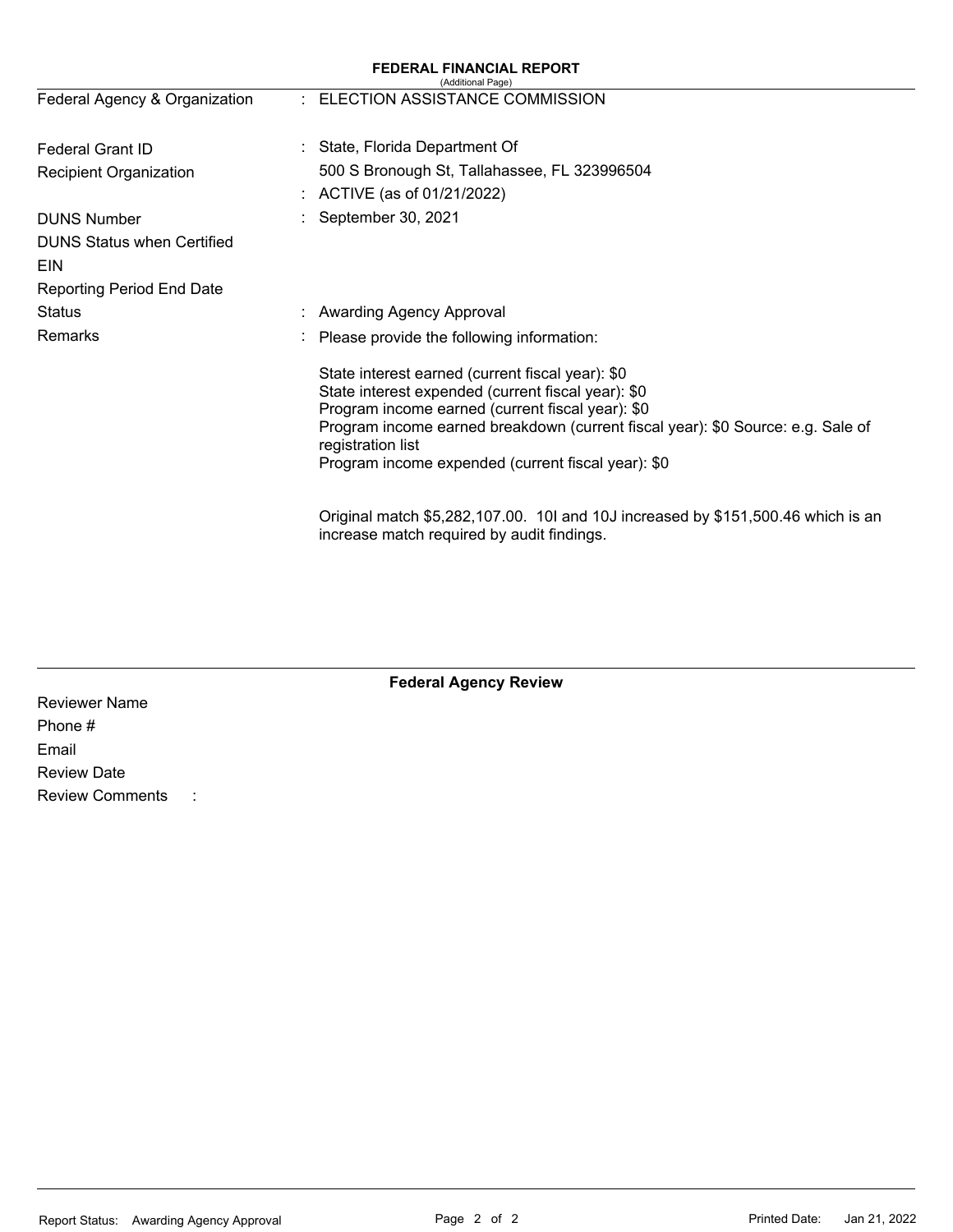# 2021-2022 EAC Progress Report

## 3. EAC Progress Report

#### **1. State or Territory:**

Florida

## **2. Grant Number:**

## **3. Report:**

Annual (Oct 1 - Sept 30)

## **4. Grant:**

Election Security

#### **5. Reporting Period Start Date**

10/01/2020

#### **6. Reporting Period End Date**

09/30/2021

## 4. Progress and Narrative

7. Describe in detail what happened during this reporting period and explain how you implemented the approved grant activities in accordance with your State Plan/Program Narrative. (*Note: Your activities should align with your Grant Cost Categories Table.)*

 Funds were used to provide subgrants to Supervisors of Elections for Election Security in identified areas and to continue to enhance and shore up election security networks and systems for the 2020 election cycle.

8. Describe any significant changes to your program during the project, including changes to your original State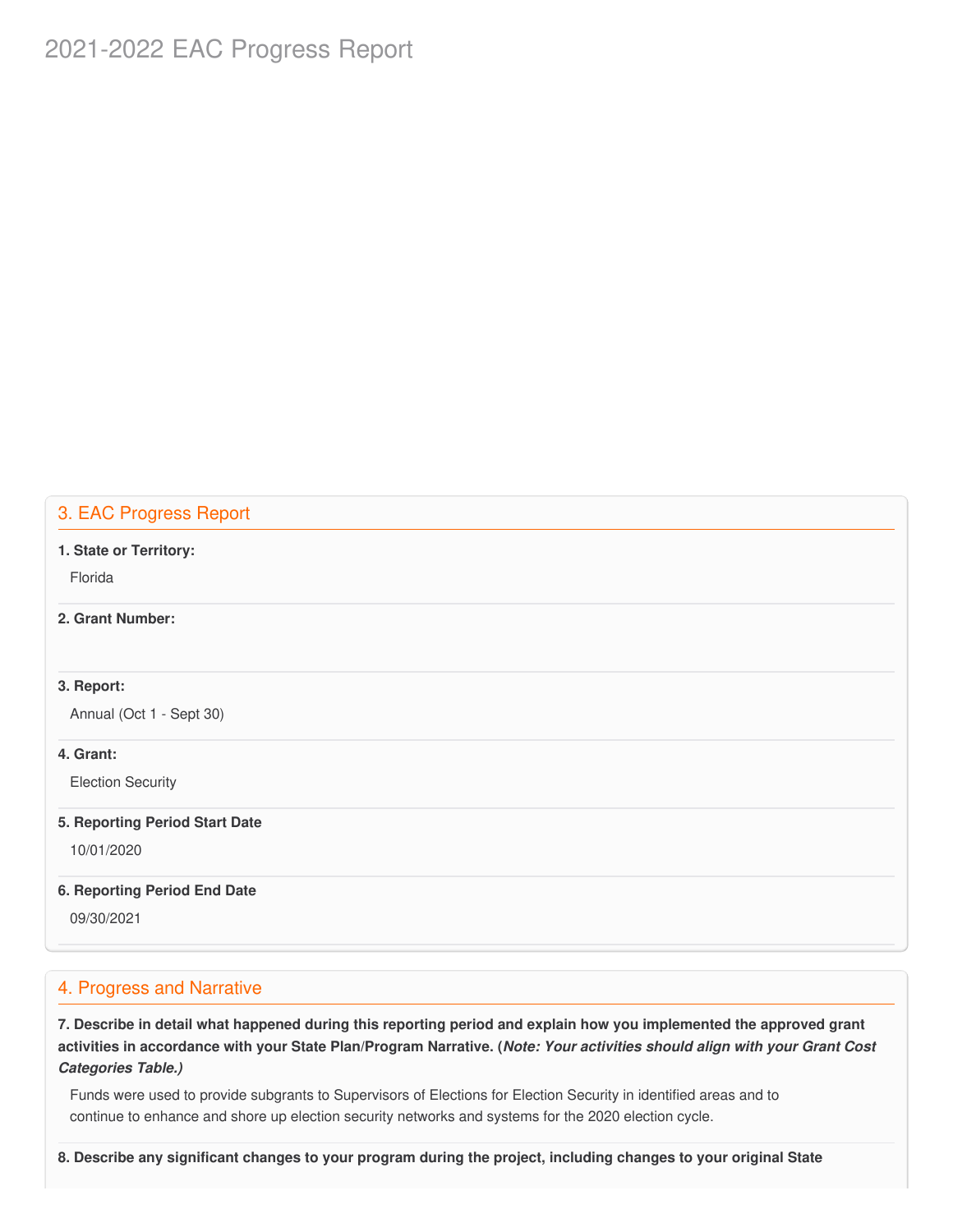#### **Plan/Program Narrative or favorable developments that improved program efficiency and/or service delivery.**

 N/A Previously during this time the US Election Assistance Commission authorized and combined for reporting purposes the 2018 and 2020 Election Security Grants.

#### **9. Issues Encountered:**

Describe all major issues that arose during the implementation of the project and the reasons why established goals were not met, if applicable. Address each issue separately and describe whether and how the issues were resolved. Also,  **briefly discuss the implications of any unresolved issues or concerns.**

No issues.

## **10. Provide a description of any training conducted, including security training.**

 The State has continued monthly security training through its in-house cyber navigator team. The team also provided training at scheduled Supervisor of Elections' conferences and promoted tabletop exercises with federal and state law enforcement and security partners. This continued to build on the initiatives to provide counties with individualized assistance and guidance regarding security topics and issues leading up to and through the 2020 Election Cycle.

#### **11. Subgrants:**

## **Did your office provide subawards to local jurisdictions during this reporting period?**

Yes

## **12. Describe the activities carried out by your subgrantees during the reporting period.**

 Previously, the Department initially made \$15.4 of the 2018 Election Security Funds available through to county Sub-grant recipient upon request and submission of a completed grant application a minimum payment amount of fifty thousand dollars (\$50,000) plus a proportional amount based on the 2010 Census voting age population. The amount per county was based on the aggregated remaining amount of the total grant for the 67 Sub-recipients divided by the total number of voting age population for the State in the most recent decennial and then multiplied by the respective county's voting age population. Remaining funds were later incorporated into a Joint Election Security Initiative totaling \$2.8M in grants based county assessments to enhance and/or remediate election security posture and risks leading up to and through the 2020 Election Cycle.

The Breakout Category Below is Cyber Security.

## **Provide a breakdown of aggregate subawards expenditures across major categories.**

 Other (Specify above) : [\\$1,503,011.00](https://1,503,011.00) Total : \$1503011

## **13. Match:**

## **Describe how you are meeting or have met the matching requirement.**

Match for 2018 Election Security Funds already met through in-kind contributions at state level.

Match for 2020

Election Security Funds has been met via state level through in kind contribution over the course of the state grant period.

14. Report on the number and type of articles of voting equipment obtained with the funds. Include the amount expended  **on the expenditure table.**

No voting equipment individually priced over the \$5,000 was purchased.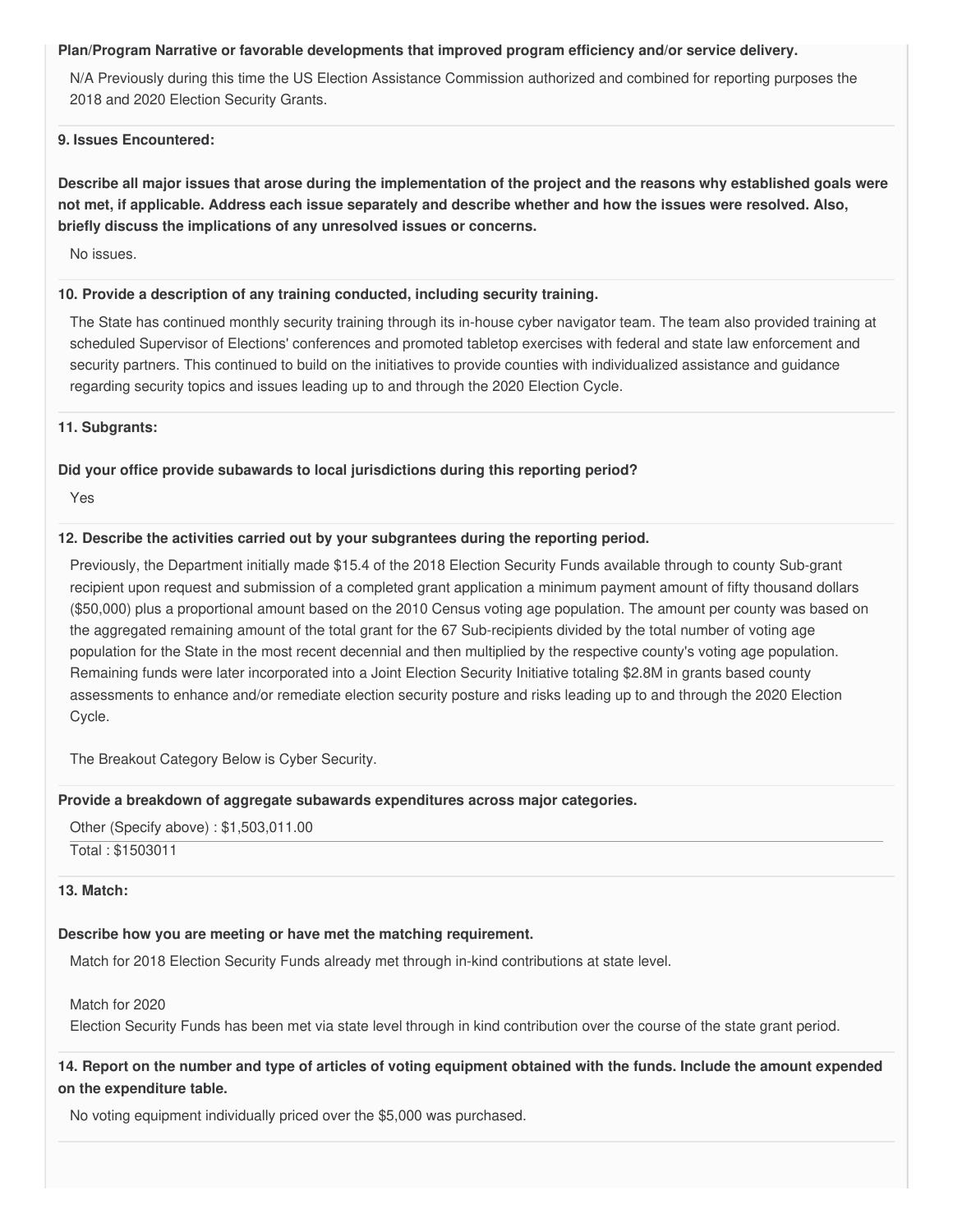## 5. Expenditures

## **15. Current Period Amount Expended and Unliquidated Obligations**

## **GRANT COST CATEGORIES - FEDERAL**

 Subgrants: : \$1503011 Total : \$1503011 **Comments:**

## **16. GRANT COST CATEGORIES - MATCH**

Other (Specify below) : \$2114848

 Total : \$2114848 **Comments:** Election Security (including cyber security)

## 7. Expenditures

#### **17. Confirm Total Grant Expenditure Amounts**

 Federal : \$[1,503,011.00](https://1,503,011.00) Match : \$[2,114,848.00](https://2,114,848.00)

Total : \$3617859

 **OMB CONTROL NUMBER: 3265-0020**

## 8. Certification

 **Name and Contact of the authorized certifying official of the recipient.**

**First Name**

Maria

#### **Last Name**

Matthews

#### **Title**

Director, Division of Elections

#### **Phone Number**

**Email Address**

 **18. Add another contact to send a copy of submission confirmation and edit link?**